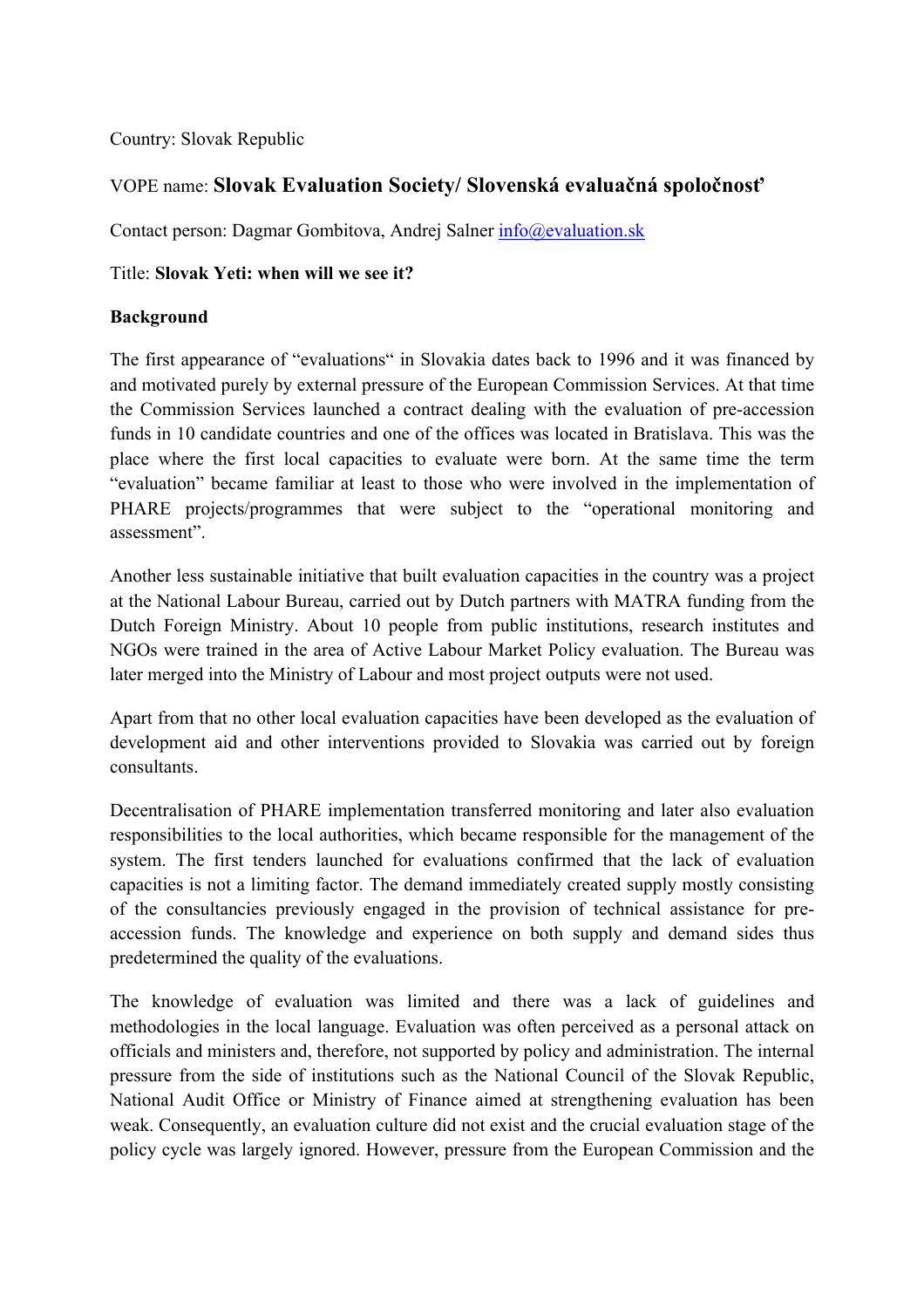obligation to evaluate all the interventions funded from the EU sources, meant that the number of evaluations had to increase.

All the above mentioned factors resulted in the effort of three consultants engaged in this area to establish the Slovak Evaluation Society (SES) as a non-profit association, which would group professionals and promote evaluations in order to use the evaluations by the policy/decision–makers to make informed and evidence-based decisions. SES was established in December 2006 and membership is open to all interested individuals and organisations. The main objectives of SES are:

- to build evaluation culture in Slovakia,
- to raise awareness of the general public and promote evaluation in the public sector, its theory, practice and use (for the evaluation of policies, programmes, institutions,…) in order to increase transparency and accountability of the use of public finances, and
- to develop cooperation, exchange of experience and knowledge with partner organisations at home and abroad.

The invitations to join the society were distributed to all relevant Ministries, public bodies, private companies, universities, research and the third sector institutions but remained without any response. New members seem not to be attracted due to the membership fee, practically no incentives and expected voluntary work for the society. Moreover a few months later, another association – Slovenska spolocnost pre evaluacie (Slovak Society for Evaluation was established. Very limited number of the evaluation practitioners and low interest of the public institutions has not enabled any substantial increase of the members. On the other hand, the size limitations have helped the organisation to be driven by quality considerations rather than work as a large society with a huge number of members - free-riders. Members of SES have a genuine interest in evaluation and are willing to volunteer their time and energy. Although the structure of the society is formalised, all the work is done and all communication takes place on an informal basis. Distribution of information takes place via emails while the most interesting and important news and events are placed on the web site. (See www.evaluation.sk.)

Since 2008 SES is a member of the Network of Evaluation Societies in Europe (NESE), which is the network under the auspices of the European Evaluation Society (EES). SES participates in annual meetings to exchange experience and discuss good practice cases.

#### **Strategy and implementation**

The first activities that have been taken up by the SES in order to enhance individual capacities to conduct credible and useful evaluations were focused on promotion and education:

• a short book with basic information on monitoring and evaluation in Slovak language was published and is available for downloading from the SES web site,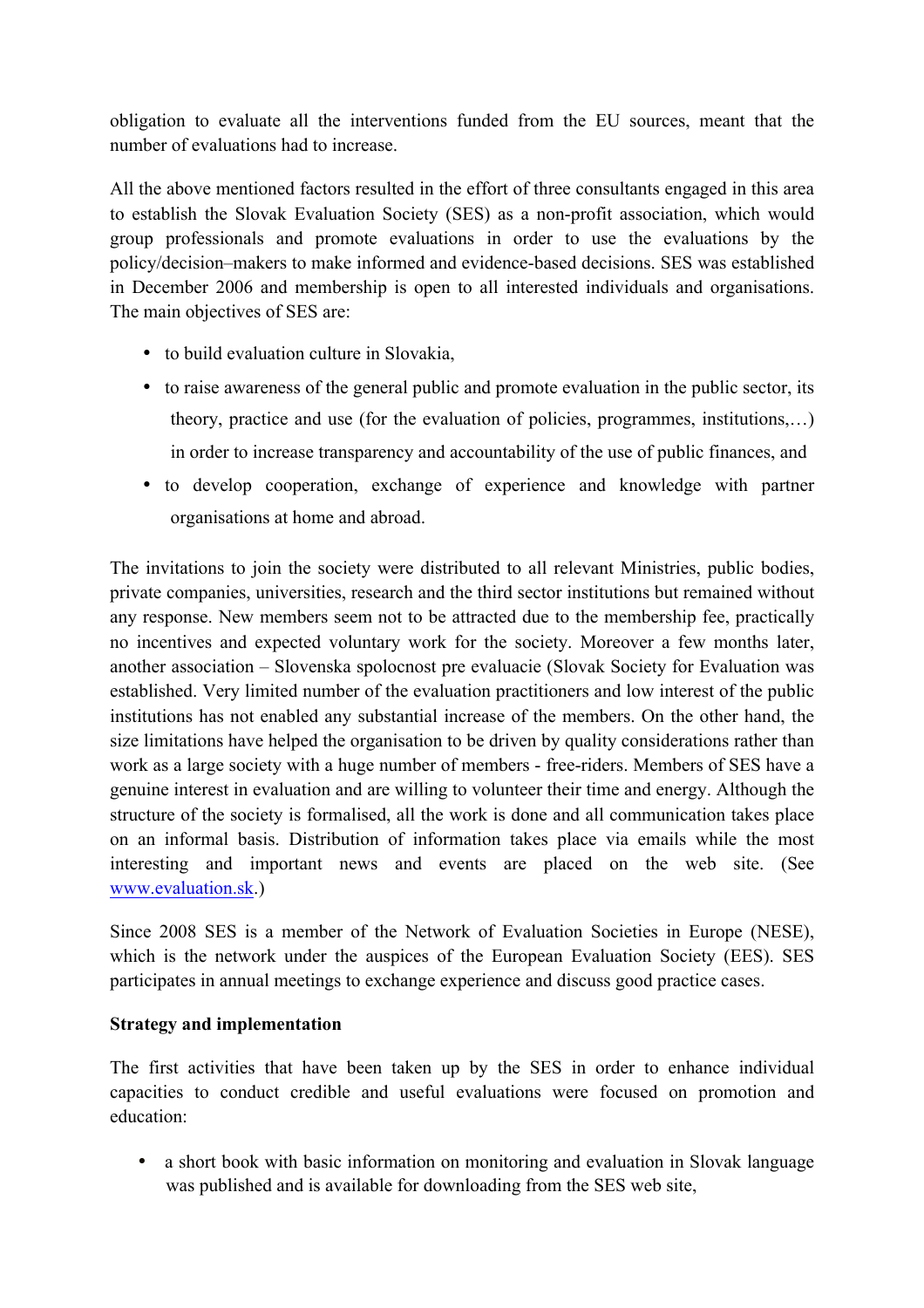- evaluation became part of the university curricula for the students of the Public Policy Institute (Faculty of Social and Economic Sciences, Comenius University in Bratislava)
- several trainings and seminars led by national and international experts have been organised for the staff of ministries and other interested people from the NGO sector, private companies, universities and research institutions,
- database of evaluations is being built and all collected data are available on the web site of the society,
- Slovak version of "Eva the Evaluator", a fun and accessible introduction to evaluation, was printed and distributed to all ministers, deputy ministers and members of parliament,
- all members of SES have access to the electronic library of books, articles, guidelines, methodologies, etc.
- close cooperation is maintained with the Czech Evaluation Society. Since 2008, in cooperation with our Czech colleagues we annually organise one-week International Programme for Development Evaluation Training (IPDET) in the Czech Republic and Slovakia.

#### **Bottlenecks/challenges**

As already mentioned, the situation in the country has not been "evaluation-friendly." One of the important factors is apparently incomplete public administration reform, which has not managed to address all related problems. Therefore the country is still facing difficulties with prevailing political nominations of civil servants and their high turn-over, numerous organisational changes, which take place continually, lack of modern, professional and experienced civil servants, and lack of institutional memory. This means that many efforts result in short-term benefits, which are not sustained. Effects of training activities are often lost with the change of personnel, in better cases these are moved to other public institutions.

The official obligatory coordination of the monitoring and evaluation services, in relation to the EU funded activities, has been initially subject of a vague division of responsibilities between the Office of Government and the Ministry of Construction and Regional Development. However, strong leadership and ownership have been largely missing. The Ministry of Construction and Regional Development was abolished in 2010 and responsibilities were taken over by the Government Office and six months later by the enlarged Ministry of Transport, Construction and Regional Development. Personnel changes took place again after the elections in March 2012 and are still ongoing.

There is no institution in Slovakia officially responsible for evaluation at the national level and no effort has been observed to create a national evaluation system or policy. The advocacy activities of SES have thus been limited. This was due to the very low interest of the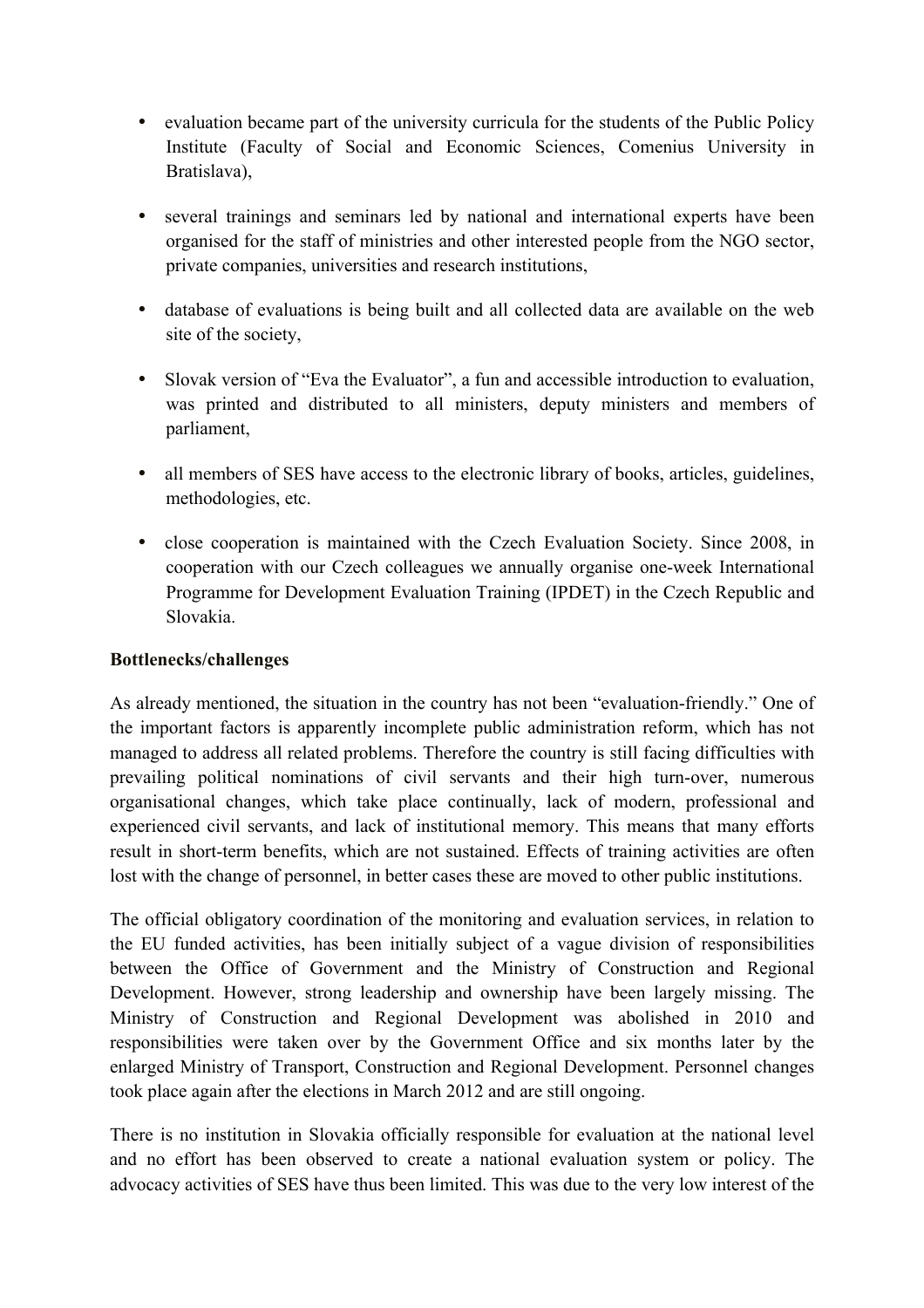institutions and frequent changes of staff. For example the cooperation with the Ministry of Construction and Regional Development, which was the central coordination body for Structural Funds monitoring and evaluation, was formally initiated and agreed in 2007. The letter of cooperation was signed but no further initiative, support or requirement has appeared. The proposal of SES to create and maintain a database of evaluations was welcomed but data collection was neither assisted nor secured. The data have been collected based on requests for information (in compliance with the Act on Free Access to Information) addressed to 10 central state administration bodies (mostly Managing Authorities for EU Structural Funds or Intermediary Bodies). The effort to bring the central coordination role for evaluations to the Supreme Audit Office is also pending due to the current change of top management.

The external environment is generally not at all supportive of evaluation. The obligatory evaluations of Structural Funds interventions are taking place but their scope and average number a year is decreasing (in 2011 it was 10 evaluations with the total value of 168,000 Euro). The effort of the Ministry of Finance to introduce obligatory monitoring and evaluation of all public finance was observed in 2005 when this duty was introduced in the Act on Budgetary Rules of the Public Administration. However, with the change of government after the elections in 2006 no visible enforcement of these duties could be observed.

The interest of the ministerial staff is minimal, if the exceptions appear they are often limited by the bureaucratic rules and lack of support from the management. The management of ministries is hardly ever available for trainings or seminars. The interest of the target group thus not always corresponds with the efforts, time and resources spent on the preparation of activities. For example. the video-conference on public procurement of evaluations, which is considered to be the hottest topic due to the numerous problems encountered in the process, was attended by the representatives of six institutions. The overall participation of the Slovak trainees at the IPDET was 16 people in the last five years, which is seven times less than Czech participants.

So far, evaluation in Slovakia does not serve transparency or accountability purposes. The primary aim is either to comply with administrative obligations or up to a certain limited extent to improve the management of EU funded activities and/or to assist the management bodies with their obligatory reporting. With the exception of *ex-ante* evaluations, no mechanism is established to ensure that recommended measures are taken on board and implemented. Moreover, the qualification, knowledge, experience and skills regarding the administrative monitoring and evaluation functions are very limited.

#### **Progress and results**

Realistically we can conclude that the results of our activities are not very visible. The promotion of evaluations through "Eva the Evaluator" did not bring any direct feedback from the politicians but some signals could be observed that it might be under consideration. The benefits of training activities could not be mostly sustained due to the above mentioned problems. Despite that, evaluations have become better known and they are at least discussed.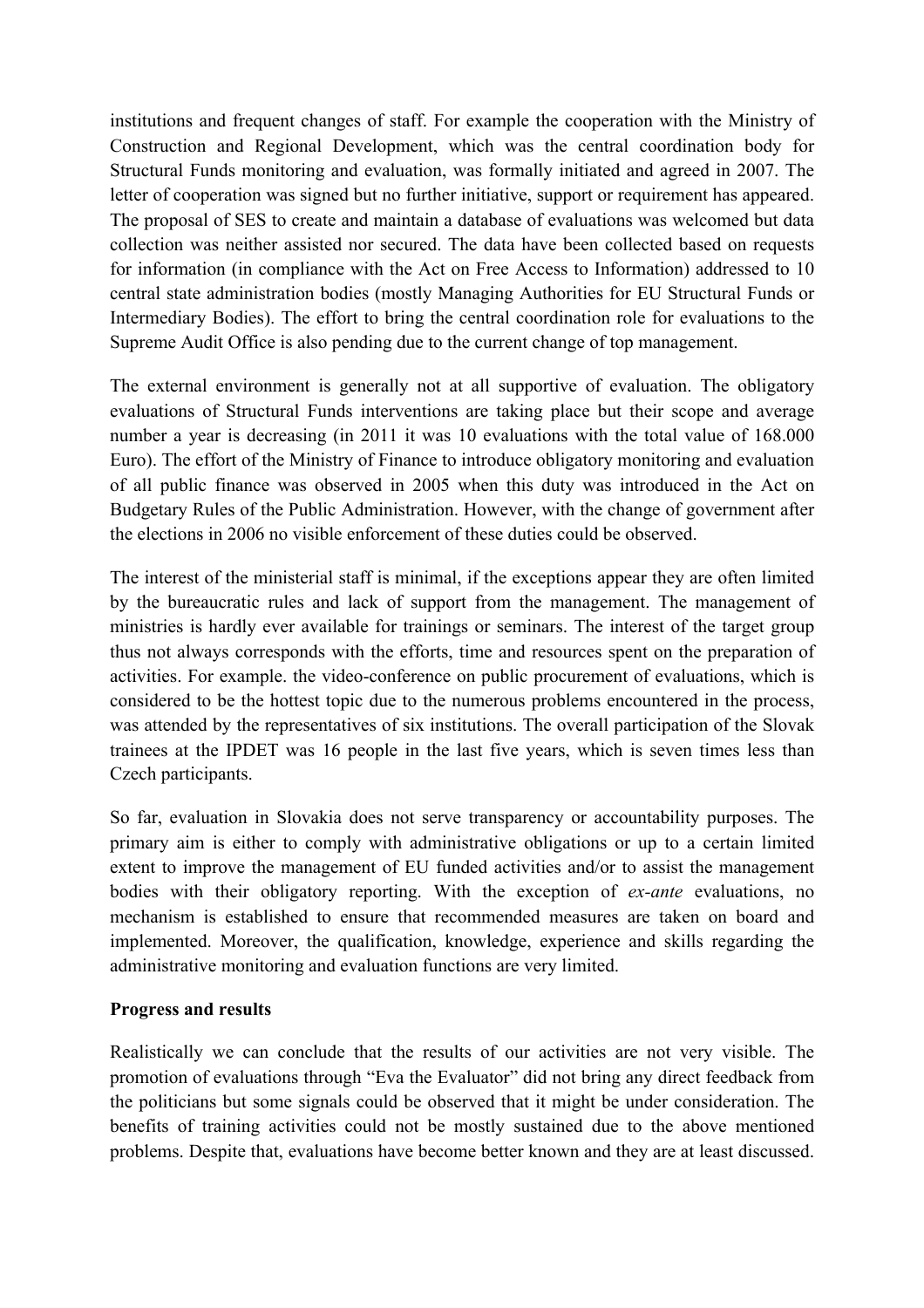To quote one of our trainees: *the evaluations in Slovakia are like the Yeti. Everybody talks about them, but no one has seen them, yet*.

Members of SES recently provided evaluation training to the Supreme Audit Office as part of a complex training package. Some 240 staff members of the Office all over Slovakia were trained and the benefits are in this case likely to be sustained. Programme budgeting introduced for all public administration bodies including monitoring and evaluation duties is subject of the Supreme Audit Office control. The knowledge gained will be used in the everyday work of the Office.

The mini-IPDET training has already gained an international reputation. Training is led by former consultants of the Independent Evaluation Group of the World Bank and attended by evaluation practitioners from various institutions (public, private, academic, nongovernmental). The next event planned in September 2012 is fully booked and registered participants come from 25 countries all over the world. The training serves as an excellent platform for exchange of experience and networking.

# **Key enabling factors**

The enthusiasm of SES members is considered to be the key enabling factor. Without that, the conditions and environment would destroy any promotion of the evaluation effort with the potential to introduce more transparency in the use of public funds.

External pressure of the European Commission is undoubtedly the driving force of evaluations. Local efforts would not have been sufficient to result in use of any monitoring or evaluation frameworks.

Societal progress is slow but steadily leads to incorporation of evaluations into the policymaking processes.

#### **Next steps**

Carefully planned and good quality evaluations in Slovakia have been and are still rare. Until now, the Slovak Republic has not launched any evaluation of a project, programme, policy or any other intervention funded solely from the state budget. The existing legislative duties will be emphasized publicly to ensure that the budget lines of the public administration bodies are regularly monitored and evaluated.

Special attention will be paid to equity-focused evaluation in relation to the very sensitive issue of Roma. This topic has been partly reviewed with the support of the World Bank and resulted in disproving some of the myths widely held among the general public and decisionmakers. Preparation of reasonable strategies to resolve the problem would require much substantial evaluation effort and political will. Methodological support will be provided to the ministries and other institutions to assist.